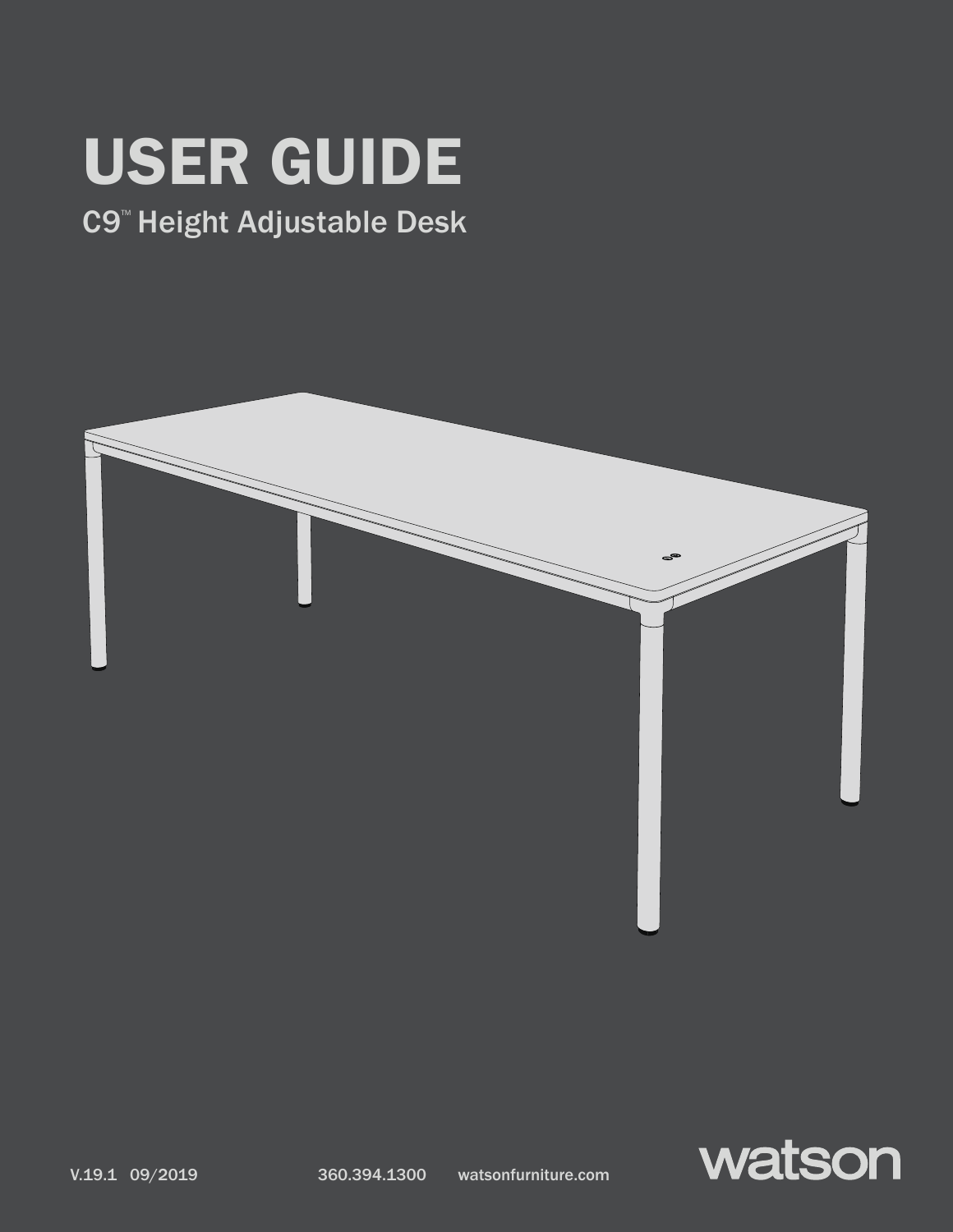## IMPORTANT SAFETY INSTRUCTIONS

This product is for commercial use only.

When using an electrical furnishing, basic precautions should always be followed, including the following:

Read all instructions before using (this furnishing).

### DANGER -

To reduce the risk of electric shock:

1. Always unplug this furnishing from the electrical outlet before cleaning.

### WARNING -

To reduce the risk of burns, fire, electric shock, or injury to persons:

- 1. Unplug from outlet before putting on or taking off parts.
- 2. Close supervision is necessary when this furnishing is used by, or near children, invalids, or disabled persons.
- 3. Use this furnishing only for its intended use as described in these instructions. Do not use attachments not recommended by the manufacturer.
- 4. Never operate this furnishing if it has a damaged cord or plug, if it is not working properly, if it has been dropped or damaged, or dropped into water. Return the furnishing to a service center for examination and repair.
- 5. Keep the cord away from heated surfaces.
- 6. Never drop or insert any object into any opening.
- 7. Do not use outdoors.
- 8. Do not operate where aerosol (spray) products are being used or where oxygen is being administered.
- 9. To disconnect, turn all controls to the off position, then remove the plug from outlet.
- 10. For loading always put heavier items at the bottom and not near the top in order to help prevent the possibility of the furnishing tipping over.

### SAVE THESE INSTRUCTIONS

OPERATING INSTRUCTIONS – Please refer to the provided Installation Instructions and User Guide.

POLARIZED PLUG INSTRUCTIONS – To reduce the risk of electric shock, this furnishing has a polarized plug (one blade is wider than the other). This plug will fit in a polarized outlet only one way. If the plug does not fit fully in the outlet, reverse the plug. If it still does not fit, contact a qualified electrician to install the proper outlet. Do not change the plug in any way.

SERVICING OF DOUBLE-INSULATED PRODUCTS – In a double-insulated product, two systems of insulation are provided instead of grounding. No grounding means is provided on a double-insulated product, nor is a means for grounding to be added to the product. Servicing a double-insulated product requires extreme care and knowledge of the system, and is to be done only by qualified service personnel. Replacement parts for a double-insulated product must be identical to the parts they replace. A double-insulated product is marked with the words "DOUBLE INSULATION", "DOUBLE INSULATED", or  $\square$ .

This product is for use on a nominal 120-V circuit. Make sure that the product is connected to an outlet having the same configuration as the plug. No adapter should be used with this product.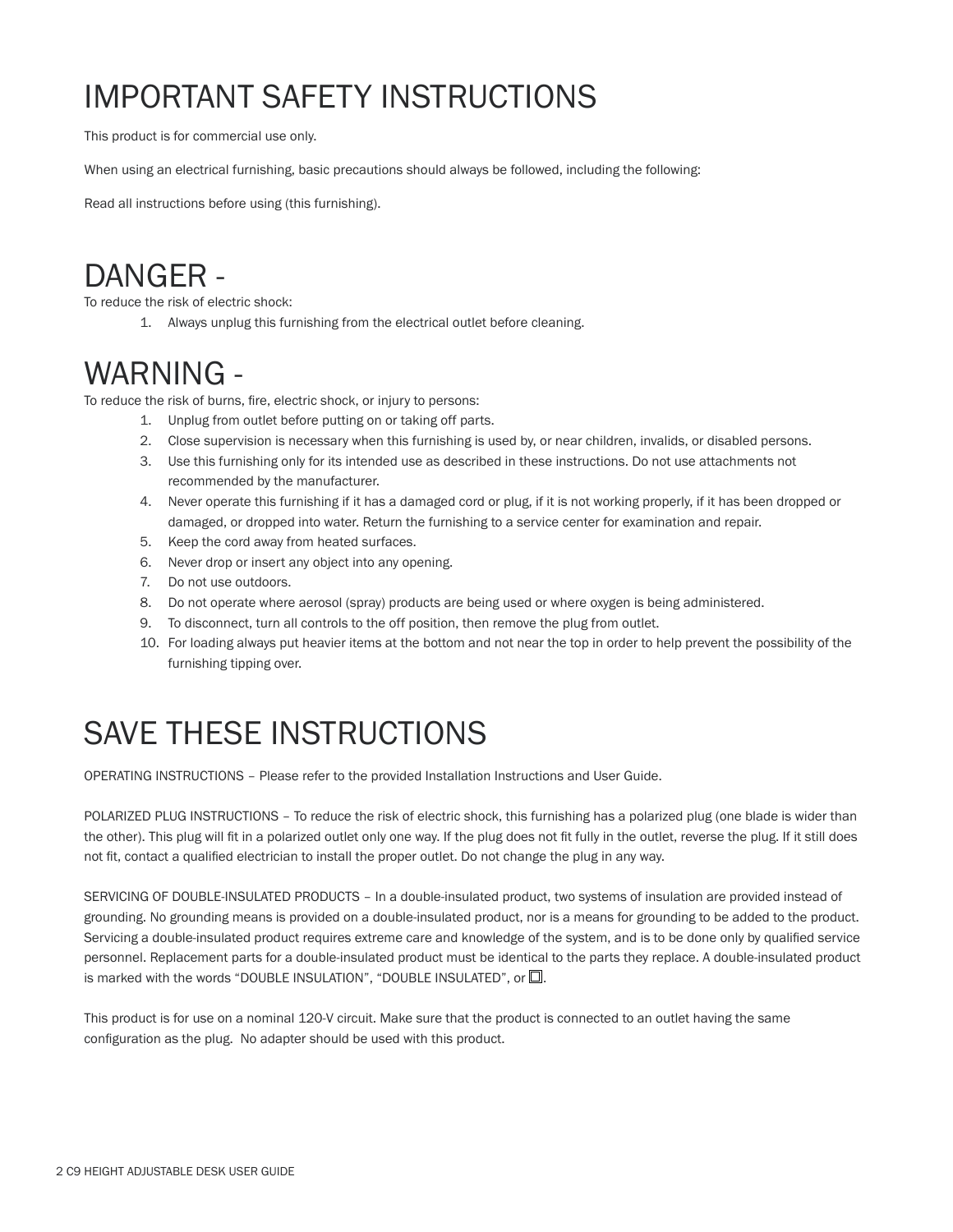### CARE & MAINTENANCE

#### Surface Laminate

To clean the surface, use mild soap or detergent with a damp cloth or sponge. Difficult stains such as coffee or tea can be removed by using mild household cleaner and baking soda; mixing to achieve a paste consistency. Gently wash (approximately 15-20 strokes) the affected area using a stiff nylon bristle brush. Do not scrub so as to scratch the surface finish. Avoid cleaners with ammonia.

### Marker Board Laminate

Wilsonart Marker Board Laminate can be cleaned using a felt or multi-purpose board eraser. When additional cleaning is required, a soft cloth dampened with warm tap water and mild soaps, such as those used for hands or dishes, is recommended. Remember to clean erasers often by wiping to remove dry-erase marker residue.

#### Stubborn Stains

Stubborn stains that resist any of the mentioned cleaning methods may require the use of undiluted household bleach or nail polish remover. Use a cotton ball saturated with bleach or nail polish remover (acetone), gently rub the stain for up to two minutes. Rinse thoroughly with warm water and wipe dry with a soft cloth. This step may be repeated if the stain appears to be going away and the color of the laminate has not been affected.

Note — Scrubbing too hard or at length can damage the surface finish.

If stubborn stains persist, Marker Board Laminate can be cleaned with spray-type glass cleaners, such as Windex®. Do not use cleansers that contain abrasives, acids or alkalis; they will damage the surface. Remove stubborn stains with a 2-minute exposure to hypochlorite bleach, such as Clorox®, followed by a clean water rinse.

### Storage

When not in use for an extended period of time, always unplug this furnishing from the electrical outlet and carefully stow the power cord to avoid accidental damage.

WARNING: Always rinse laminate surfaces after cleaning. Cleaning solutions may leave behind a residue that can be reactivated by moisture from cups or drinks. Prolonged exposure to cleaning residues can cause permanent discoloration, scars, or stains in laminate surfaces.

CAUTION: For normal cleaning, vacuum panel fabric as needed, using an upholstery attachment. Do not brush fabric or use a vacuum attachment with a rotary brush. Brushing may permanently damage the nap or change the character of the fabric.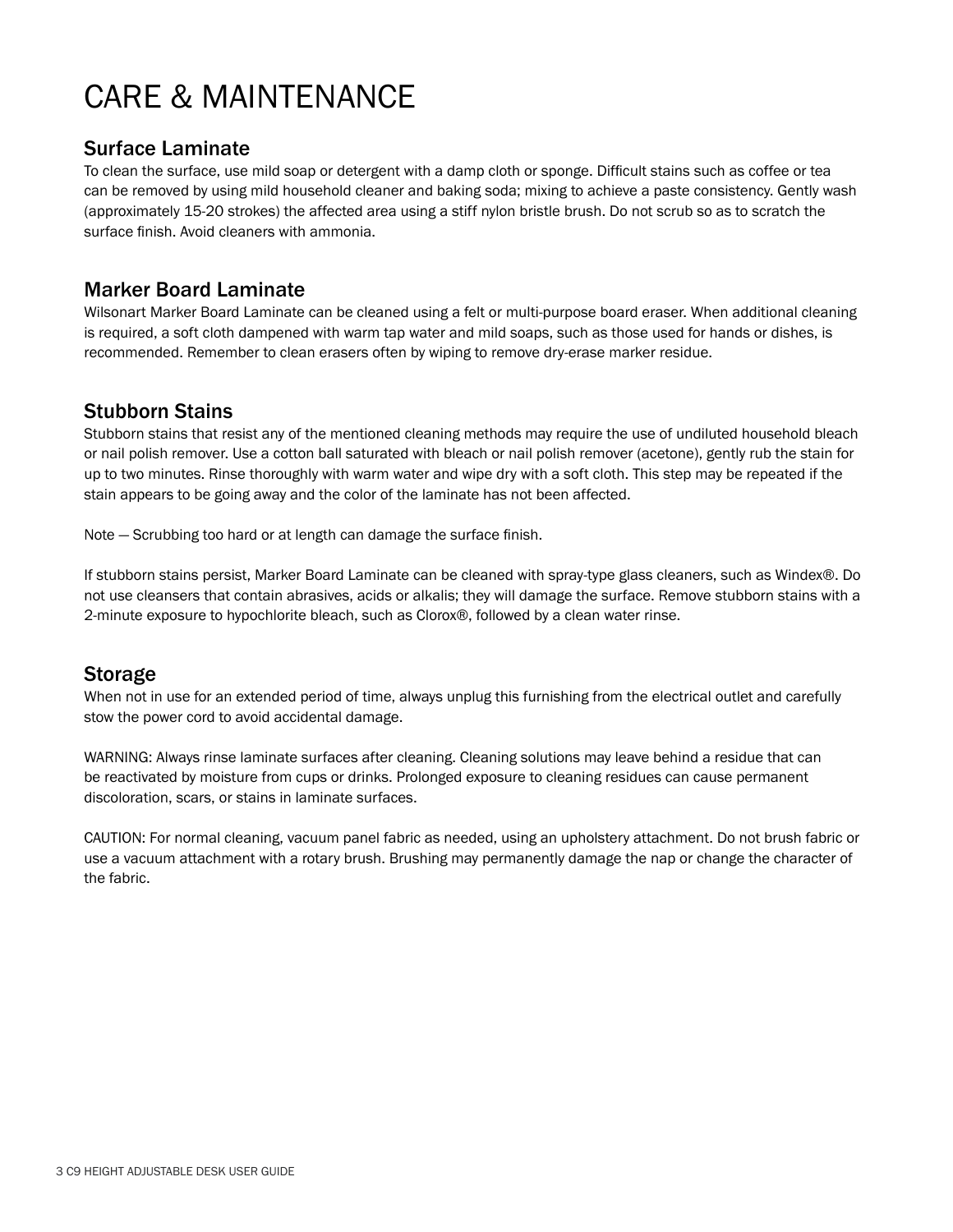### PRODUCT SPECIFICATIONS

| Range of Adjustment         | Electric $-27-46"$                 |
|-----------------------------|------------------------------------|
| Glide Adjustment            | $1/2$ "                            |
| Max. Weight Capacity        | 350lbs                             |
| Wire Management<br>Included | Yes                                |
| Controller                  | Up/Down                            |
| <b>Decibel Rating</b>       | 50db(A) in typical<br>applications |

| Volts                        | 120y AC                        |
|------------------------------|--------------------------------|
| <b>Frequency &amp; Phase</b> | 50 Hz - 60 Hz, Single<br>Phase |
| Amps                         | 3.75A                          |
| Watts                        | 450 W                          |
| <b>Standby</b>               | 0.1W                           |
| <b>Adjustability Speed</b>   | $1.2$ "/sec                    |
| <b>Duty Cycle</b>            | 10%                            |
|                              |                                |

### WORKSTATION TIPS

Ensure that power cords for all accessory items have enough length to reach the outlets throughout the full range of the table adjustment. Do not subject cords to any strain while adjustment of the surface is taking place.

Always check for proper operating clearance before placing any item on, above, or below the worksurface.

### HEIGHT ADJUSTMENT

The controller switch has two buttons for user control.

- Press and hold either the up or down button to reach the desired desk height.
- The desk will continue to move up or down until the user releases the button or the maximum or minimum height is reached.

Note: As a safety feature, the user must continuously hold down the button for the desk to move.